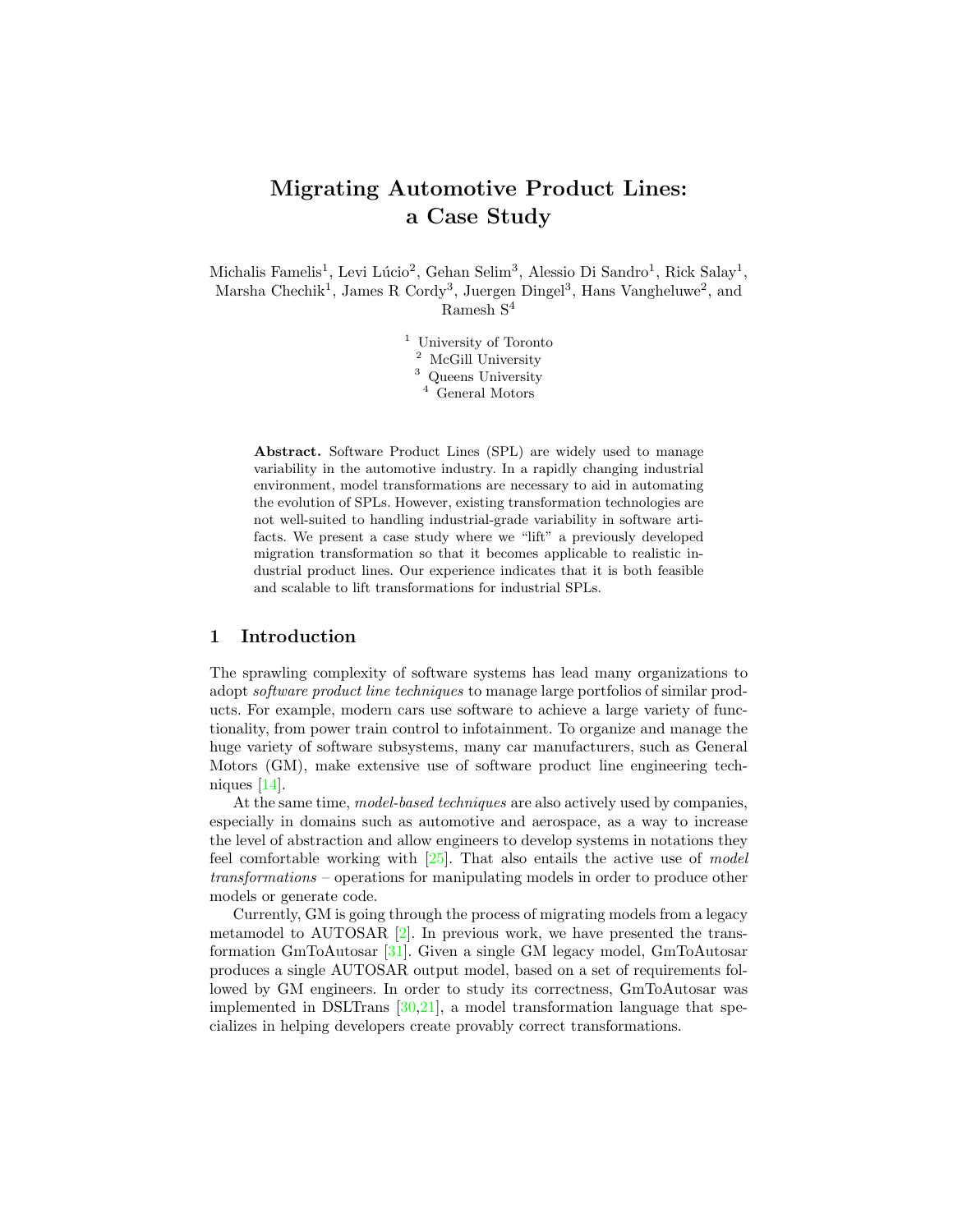Because of the extensive use of product lines, GM is now faced with the problem of migrating an entire product line of legacy models to a new product line of AUTOSAR models. To do this, GM engineers need to create purposespecific migration transformations. Yet transforming product lines is inherently difficult: the relationships between the products need to be preserved, and a variety of properties between the input and output models in the transformation need to be established. Thus, the task of a product-line level transformation is not only to maintain relationships between the features and relationships between the products but also to make sure that the transformation maintains certain properties, expressed in terms of pre- and post- conditions. Existing tools and methodologies do not facilitate model transformations in the context of product lines.

In our earlier work [27], we presented a technique for *"lifting"* a class of model transformations so that they can be applied to software product lines. *Lifting* here means *reinterpretation* of a transformation so that instead of a single product, it applies to the entire product line.

The goal of this paper is to demonstrate, using an empirical case study from an automotive domain, that it is tractable to lift industrial-grade transformations. Specifically, we report on an experience of lifting a previously published transformation [31], GmToAutosar, used in the context of automotive software and applying it to a realistic product line. We lifted GmToAutosar using the theory of lifting presented in [27]. In order to do this, we had to adapt parts of the existing model transformation engine, DSLTrans. The resulting lifted version of GmToAutosar is capable of transforming product lines of legacy GM models to product lines of AUTOSAR models, while preserving the correctness of individual product transformations. We also stress-tested the lifted GmToAutosar to investigate the effect of the size of the model and the variability complexity on the lifted transformation. Due to limitations to publication of sensitive industrial data, the product line we analyzed was created using publicly available data and calibrated with input from GM engineering.

The rest of the paper is organized as follows: we introduce background on to software product lines in Sec. 2. The GmToAutosar transformation is described in Sec. 3 and its lifting – in Sec. 4. We discuss the experience of applying the lifted transformation in Sec. 5. In Sec. 6 we present lessons learned and Sec. 7 discusses related work. We conclude in Sec. 8 with a summary of the paper and discussion of future work.

# 2 Product Lines in the Automotive Industry

Product Lines in GM. Modern cars at GM can contain tens of millions of lines of code, encompassing powertrain control, active and passive safety features, climate control, comfort and convenience systems, security systems, entertainment systems, and middleware to interconnect all of the above. In addition to software complexity, the variability is high – over  $60$  models with further variation to account for requirements differences in  $150+$  countries. The number of prod-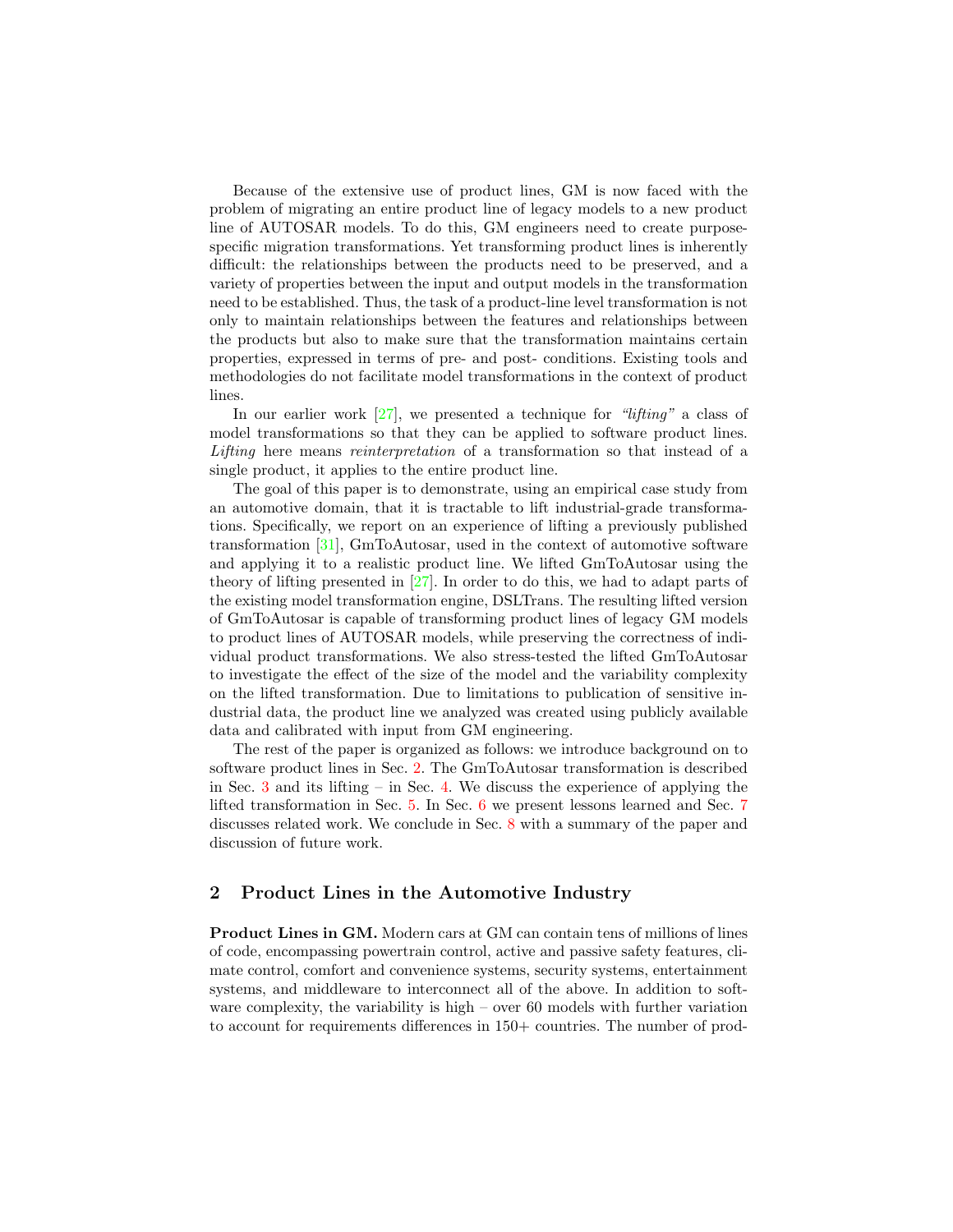

Fig. 1. A fragment of the exemplar automotive product line model. The left side shows the domain model annotated with presence conditions and the right side shows the feature model.

uct variants produced is in the low tens of thousands. GM is re-engineering its variability tooling to use the commercial product line tool Gears by BigLever Software<sup>1</sup> [14]. To help manage the complexity, product lines will be decomposed into modules corresponding to the natural divisions in the automotive system architecture to produce a hierarchical product line. For example, the subsystems dealing with entertainment, climate control, etc. will have their own product lines, and these will be merged into parent product lines to represent the variability for an entire vehicle.

Case Study Product Line. We applied a transformation on a realistic product line exemplar (as opposed to the actual product line used in GM) due to reasons of confidentiality. We started with publicly available models [1] and built an exemplar model conforming to the GM metamodel in Fig. 2 and consisting of six features and 201 elements. With the help of our industrial partners, we validated that our exemplar is realistic in terms of its structure and size. Since our goal is to do transformation lifting, the product line we produced is *annotative* [10,18,26]. We formally review the definition of the annotative product line approach below.

Definition 1 (Product Line) *A product line P consists of the following parts: (1) A* feature model *that consists of a set of features and the constraints between them; (2) a* domain model *consisting of a set of model elements; and, (3) a mapping from the feature model to the domain model that assigns to each element of the domain model a propositional formula called its* presence condition *expressed in terms of features. We call any selection of features that satisfy the constraints in the feature model to be a* configuration *and the corresponding set of domain elements with presence conditions that evaluate to T rue given these features is called a* product. We denote the set of all configurations of  $P$  by  $\text{Conf}(P)$ .

Note that the Gears product lines used at GM are annotative but use a slightly different terminology than in Def. 1. Fig. 1 shows a fragment of the exemplar product line to illustrate the components of an annotative product line. It

 $\overline{1}$  www.biglever.com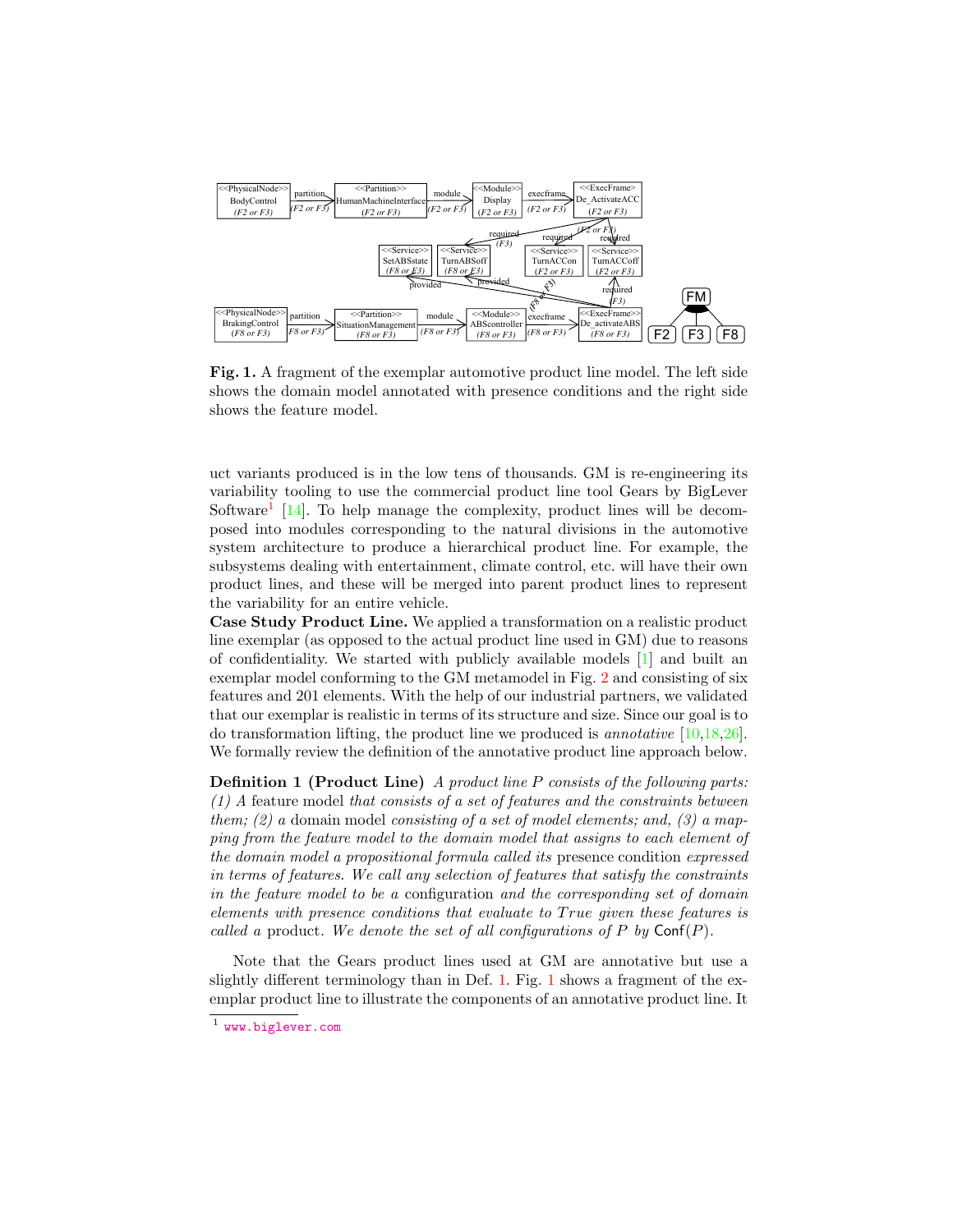shows three of the six features: feature *F2* representing Adaptive Cruise Control (ACC), *F8* representing Anti-lock Braking System (ABS), and *F3* representing Smart Control (SC), an integrated system for assisted driving. The relevant fragment of the feature model is shown on the right of the figure and the solid bar connecting the three features expresses the constraint that the features are mutually exclusive.

The domain model is a class diagram showing the architectural elements. The *BodyControl PhysicalNode* runs *Partitions* such as the *HumanMachineInterface*. The *HumanMachineInterface Partition* contains the *Display Module* which runs multiple *ExecFrames* at the same or different rates. The *De\_ActivateACC* ExecFrame allows controlling the ACC feature by invoking Services for variable updates (e.g., *TurnACCon* and *TurnACCoff Services*). The *BrakingControl PhysicalNode* runs the *SituationManagement Partition*. The *SituationManagement Partition* contains the *ABScontroller Module* which runs the *De activateABS Ex*ecFrame. The *De\_activateABS ExecFrame* provides the *TurnABSoff* and *SetAB-Sstate* Services to control the ABS feature. The *De activateABS ExecFrame* provides a *Service* (i.e., *TurnABSoff*) that is required by the *De\_ActivateACC ExecFrame*, and the two *ExecFrames* require a common *Service* (i.e., *TurnAC-* $Coff$ ).

The presence conditions mapping the features to the elements of the domain model are shown directly annotating the architecture elements. For example, the element *BodyControl* has the presence condition *F2 or F3*. Configuring the product line to produce a particular product involves selecting the features that should be in the product and then using these features with the presence conditions to extract the domain elements that should be in the product. For example, assume that we want to configure the product that has only feature *F2*. In this case, the product will contain the element *BodyControl* because its presence condition says that it is present when the product contains feature *F2* or if it contains *F3*. However, it will not contain element *SetABState* because its presence condition is *F8 or F3*.

# 3 Migrating GM Models to AUTOSAR

Previously, we reported on an industrial transformation that maps between subsets of a legacy metamodel for General Motors (GM) and the AUTOSAR metamodel [31]. This GmToAutosar transformation manipulated subsets of the metamodels that represent the deployment and interaction of software components. We summarize the source and target metamodels of the GmToAutosar transformation and its implementation in DSLTrans. More details on the source and target metamodels can be found in [31].

The GM Metamodel. Fig. 2 shows the subset of the GM metamodel manipulated by our transformation in [31]. A *PhysicalNode* may contain multiple *Partition*s (i.e., processing units). Multiple *Module*s can be deployed on a single *Partition*. A *Module* is an atomic, deployable, and reusable software element and can contain multiple *ExecFrame*s. An *ExecFrame*, i.e., an execution frame,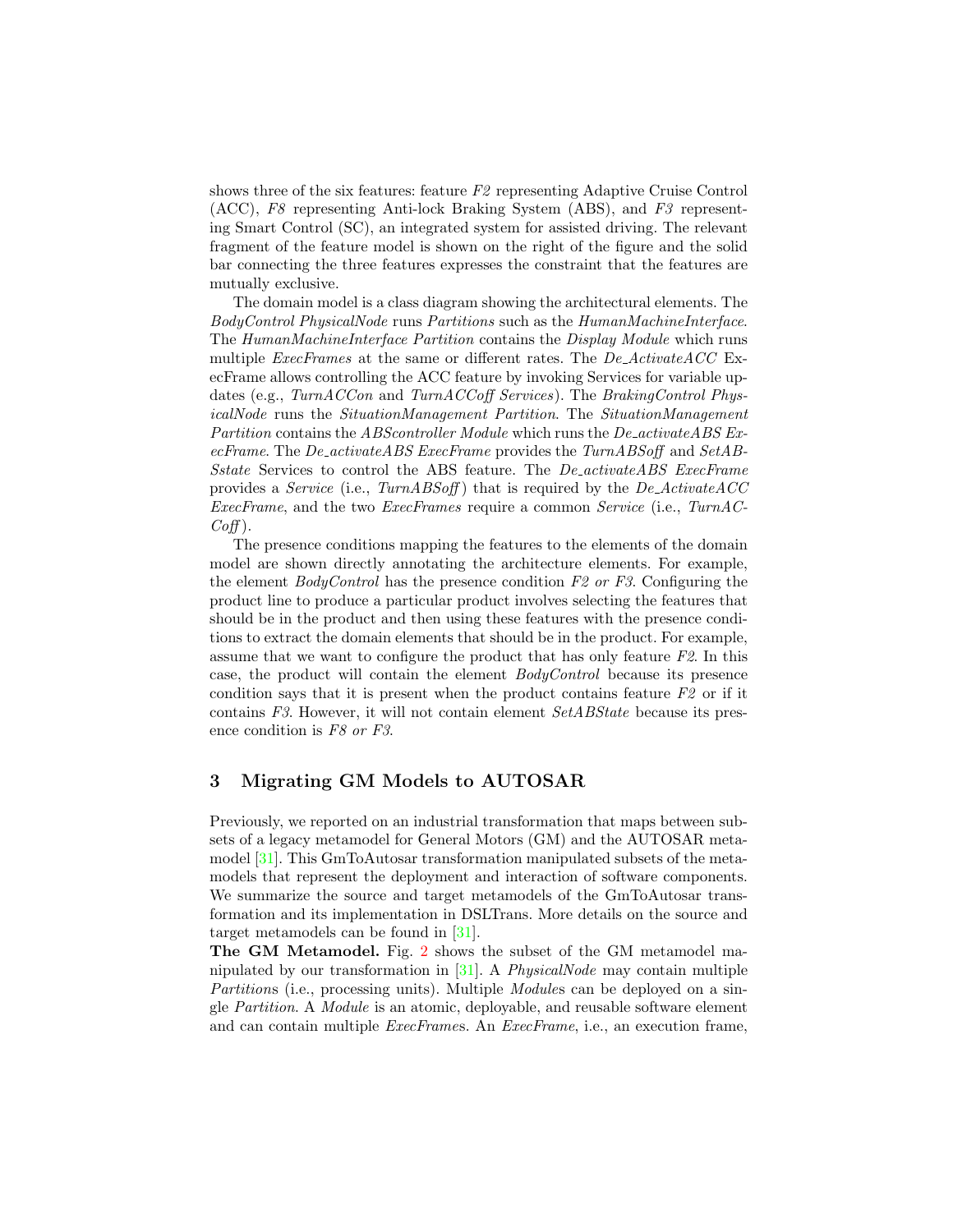

Fig. 2. Subset of the source GM metamodel used by our transformation in [31].



Fig. 3. Subset of the target AUTOSAR metamodel used by our transformation in [31].

is the basic unit for software scheduling. It contains behavior-encapsulating entities, and is responsible for providing/requiring *Service*s to/from these behaviorencapsulating entities.

The AUTOSAR Metamodel. In AUTOSAR, an Electronic Control Unit (ECU) is a physical unit on which software is deployed. Fig. 3 shows the subset of the AUTOSAR metamodel [2] used by our transformation. In AUTOSAR, the ECU configuration is modeled using a *System* that aggregates *SoftwareComposition* and *SystemMapping*. *SoftwareComposition* points to *CompositionType* which eliminates any nested software components in a *SoftwareComposition*. *SoftwareComposition* models the architecture of the software components (i.e., *ComponentPrototype*s) deployed on an ECU and their ports (i.e., *PPortPrototype*/ *RPortPrototype* for providing/ requiring data and services). Each *ComponentPrototype* has a type that refers to its container *CompositionType*.

*SystemMapping* binds software components to ECUs using *SwcToEcuMappings*. *SwcToEcuMapping*s assign *SwcToEcuMapping component*s to an *EcuInstance*. *SwcToEcuMapping component*s, in turn, refer to *ComponentPrototype*s. The GmToAutosar Transformation. Although originally implemented in ATL [31], the GmToAutosar transformation was later reimplemented in DSLTrans for the purpose of a study where several of its properties where automatically verified [30]. This allowed us to increase our confidence in the correctness of the transformation. Table 1 summarizes the rules in each transformation layer of the GmToAutosar transformation after reimplementing it in DSLTrans, and the input/output types that are mapped/generated by each rule. For example, rule MapPhysNode2FiveElements in Layer 1 maps a *PhysicalNode* element in the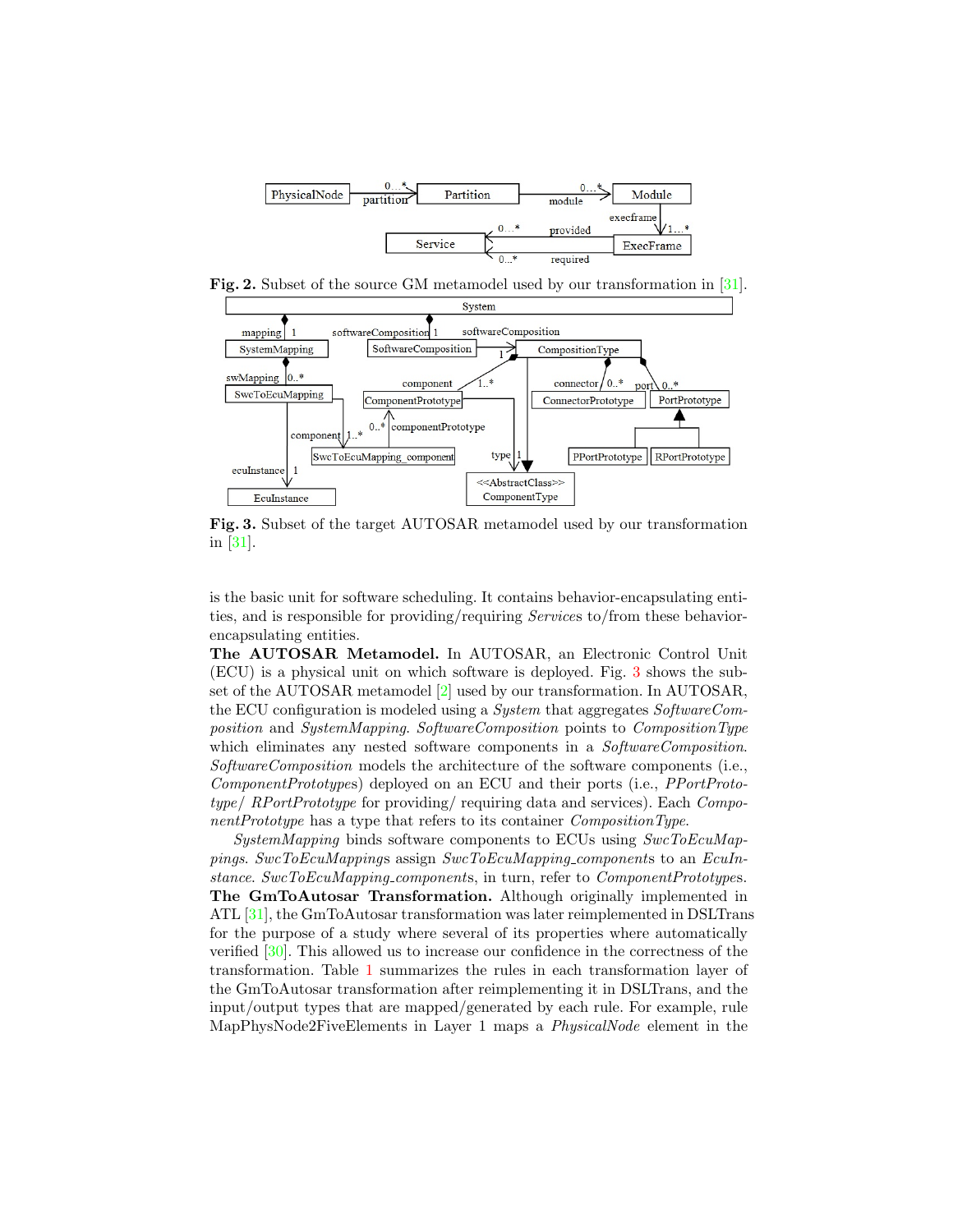|                | Layer Rule Name           | Input Types     | <b>Output Types</b>                                 |
|----------------|---------------------------|-----------------|-----------------------------------------------------|
|                | MapPhysNode2FiveElements  | PhysicalNode,   | System, SystemMapping, SoftwareCompo-               |
|                |                           |                 | Partition, Mod-sition, CompositionType, EcuInstance |
|                |                           | ule             |                                                     |
|                | MapPartition              | PhysicalNode,   | SwcToEcuMapping                                     |
|                |                           | Partition, Mod- |                                                     |
|                |                           | ule             |                                                     |
|                | MapModule                 | PhysicalNode,   | SwCompToEcuMapping_component,                       |
|                |                           |                 | Partition, Mod- ComponentPrototype                  |
|                |                           | ule             |                                                     |
| $\overline{2}$ | MapConnPhysNode2Partition | PhysicalNode,   | SystemMapping, EcuInstance,                         |
|                |                           | Partition       | SwcToEcuMapping                                     |
|                | MapConnPartition2Module   | PhysicalNode,   | CompositionType, ComponentPrototype,                |
|                |                           |                 | Partition, Mod-SwcToEcuMapping,                     |
|                |                           | ule             | SwCompToEcuMapping_component                        |
| 3              | CreatePPortPrototype      | PhysicalNode,   | CompositionType, PPortPrototype                     |
|                |                           | Partition, Mod- |                                                     |
|                |                           | ule, ExecFrame, |                                                     |
|                |                           | Service         |                                                     |
|                | CreateRPortPrototype      | PhysicalNode,   | CompositionType, RPortPrototype                     |
|                |                           | Partition, Mod- |                                                     |
|                |                           | ule, ExecFrame, |                                                     |
|                |                           | Service         |                                                     |

Table 1. The rules in each layer of the GmToAutosar transformation, and their input and output types.

input model to five elements in the output model (i.e., *System, SystemMapping, SoftwareComposition, CompositionType*, and *EcuInstance* elements). A detailed explanation of the mapping rules and the reimplementation of the transformation in DSLTrans can be found in [31,30]. DSLTrans and the notion of rule layers is described in Sec. 4.1.

# 4 Lifting GmToAutosar

#### 4.1 Background: DSLTrans

DSLTrans is an out-place, graph-based and rule-based model transformation engine that has two important properties enforced by construction: all its computations are both *terminating* and *confluent* [6]. Besides their obvious importance in practice, these two properties were instrumental in the implementation of a verification technique for pre- / post-condition properties that can be shown to hold for all executions of a given DSLTrans model transformation, independently of the provided input model [21,22,30].

Model transformations are expressed in DSLTrans as sets of graph rewriting rules, having the classical left- and right-hand sides and, optionally, negative application conditions. The scheduling of model transformation rules in DSLTrans is based on the concept of *layer*. Each layer contains a set of model transformation rules that execute independently from each other. Layers are organized sequentially and the output model that results from executing a given layer is passed to the next layer in the sequence. A DSLTrans rule can match over the elements of the input model of the transformation (that remains unchanged throughout the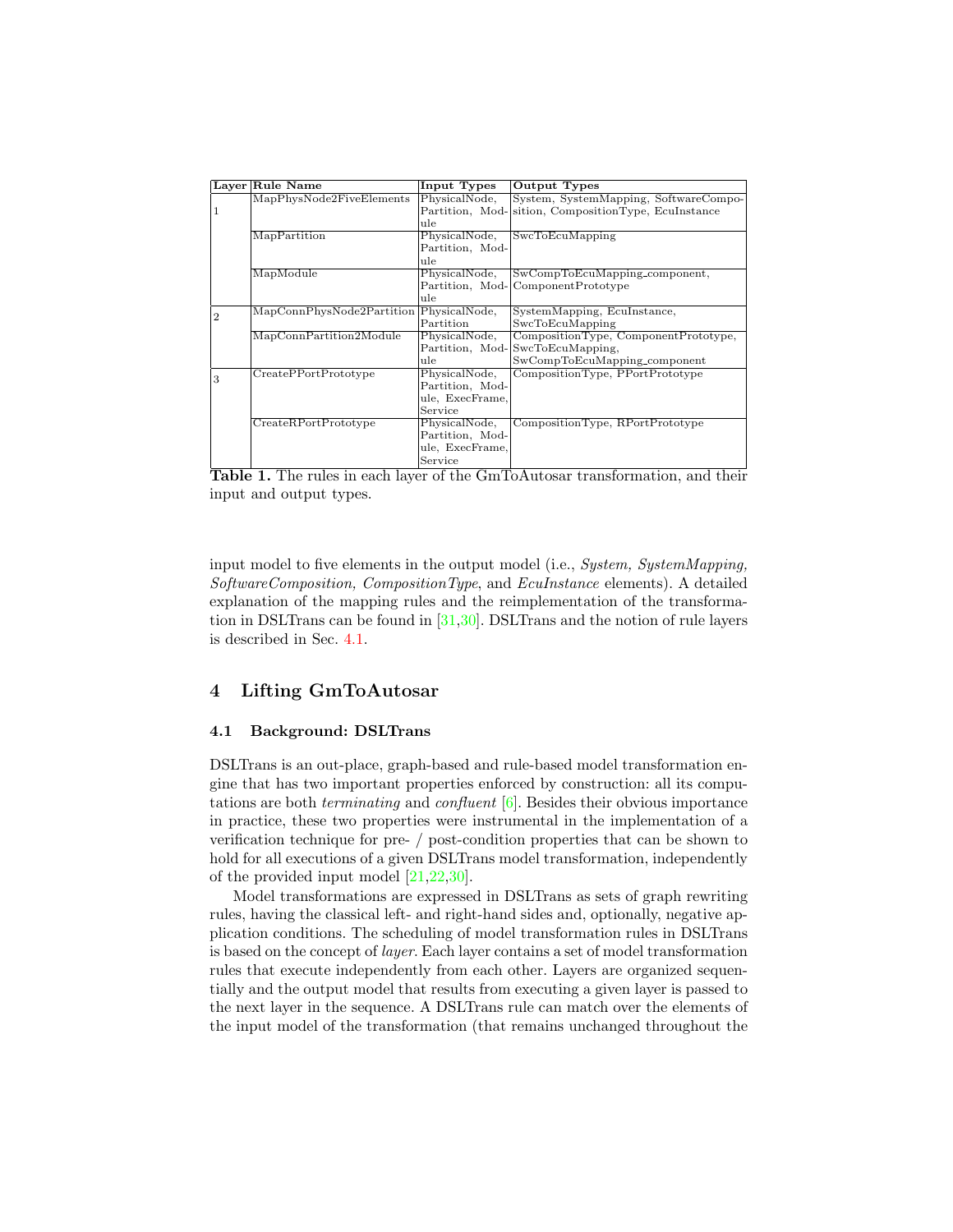

Fig. 4. The *CreatePPortPrototype* rule in the GmToAutosar DSLTrans transformation.

entire execution of the transformation) but also over elements that have been generated so far in the output model. The independence of the execution of rules belonging to the same layer is enforced by allowing matching over the output of rules from previous layer but not over the output of rules of the current layer. Matching over elements of the output model of a transformation is achieved using a DSLTrans construct called *backward links*. Backward links allow matching over traces between elements in the input the output models of the transformation. These traces are explicitly built by the DSLTrans transformation engine during rule execution.

For example, we depict in Fig. 4 the *CreatePPortPrototype* rule in the Gm-ToAutosar DSLTrans transformation, previously introduced in Table 1. The rule is comprised of a *match* and an *apply* part, corresponding to the usual left- and right-hand sides in graph rewriting. When a rule is applied, the graph in the match part of the rule is looked for in the transformation's input model, together with the match classes in the apply part of the rule that are connected to *backward links*. An example of a *backward link* can be observed in Fig. 4, connecting the *CompositionType* and the *PhysicalNode* match classes. During the rewrite part of rule application, the instances of classes in the apply part of the rule that are not connected to backward links, together with their adjacent relations, are created in the output model. In the example in Fig. 4, the *CreatePPortPrototype* rule creates a *PPortPrototype* object and a *port* relation per matching site found. Note that the vertical arrow between the *shortName* attribute of *PPortPrototype* and the *name* attribute of *ExecFrame* implies that the value of attribute *name* is copied from its matching site to the *shortName* attribute of the*PPortPrototype* instance created by the rule.

In addition to the constructs presented in the example in Fig. 4, DSLTrans has several others: *existential matching* which allows selecting only one result when a match class of a rule matches an input model, *indirect links* which allow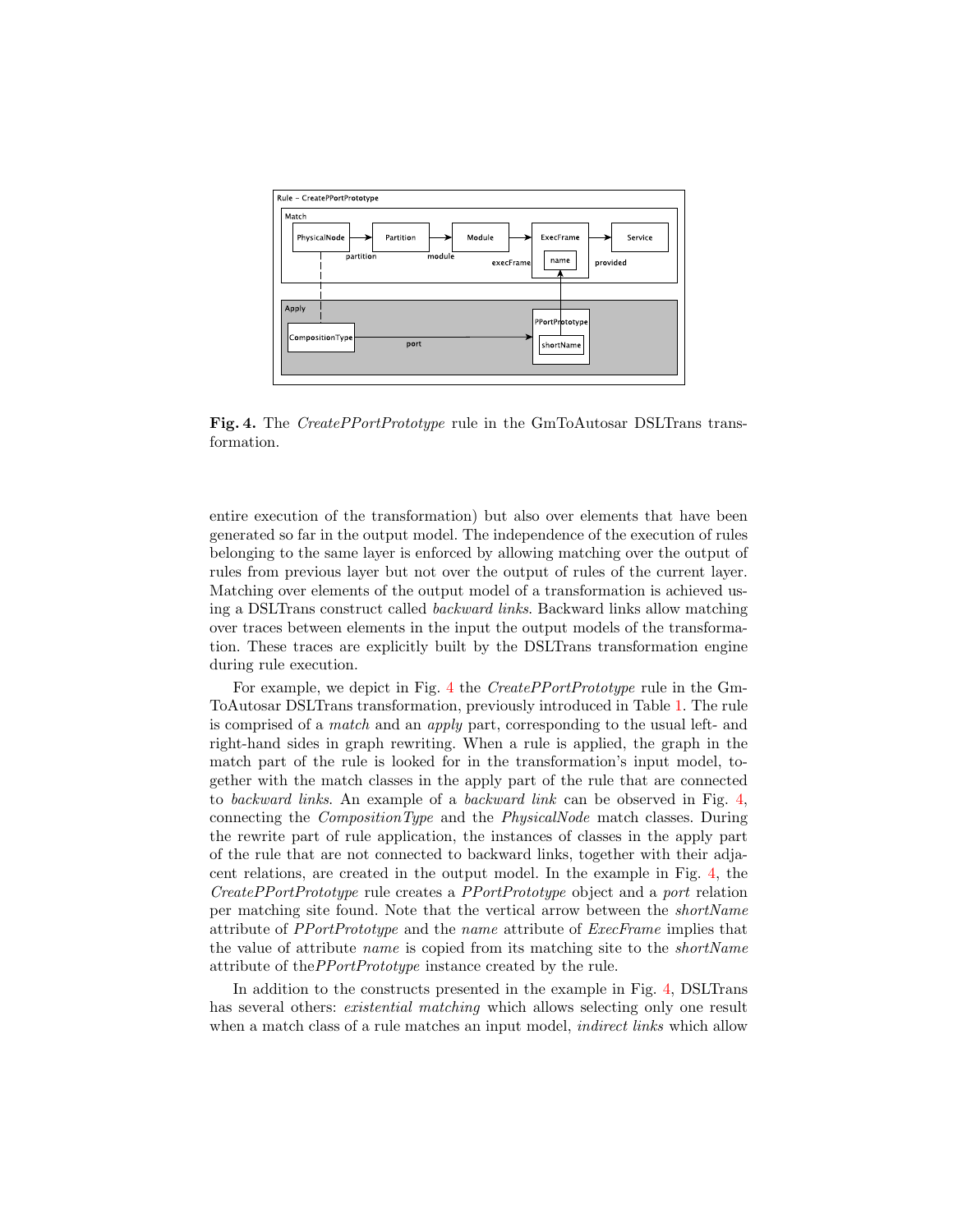transitive matching over containment relations in the input model, and *negative application conditions* which allow to specify conditions under which a rule should not match, as usual. The GmToAutosar transformation does not make use of these constructs, and thus we leave the problem of lifting them for future work.

#### 4.2 Lifting DSLTrans for GmToAutosar

Lifting of Production Rules. When executing a DSLTrans transformation, the basic operation (called here a *"production"*) is the application of a individual rule at a particular matching site site. The definition and theoretical foundation of lifting for productions are given in [27]. Below, we describe how they apply in the case of GmToAutosar using the model fragment in Fig. 1 and the *CreatePPortPrototype* rule in Fig. 4.

When a DSLTrans rule R is lifted, we denote it by  $R^{\uparrow}$ . Intuitively, the meaning of a  $R^{\uparrow}$ -production is that it should result in a product line with the same products as we would get by applying *R* to all the products of the original product line at the same site. Because of this, we do not expect a  $R^{\uparrow}$ -production to affect the set of allowable feature combinations in the product line. Formally:

Definition 2 (Correctness of lifting a production) *Let a rule R and a product line P*, and an application site c be given.  $R^{\uparrow}$  is a correct lifting of R iff (1) *if*  $P \overset{R^{\top}|c}{\Longrightarrow} P'$  *then*  $\text{Conf}(P') = \text{Conf}(P)$ *, and (2) for all configurations*  $\text{Conf}(P)$ *,*  $M \stackrel{R|c}{\Longrightarrow} M'$ , where M can be derived from P and M' from P' under the same *configuration.*

An algorithm for applying lifted rules at a specific site is given in [27], along with a proof of production correctness that is consistent with the above definition. In brief, given a matching site and a lifted rule, the algorithm performs the following steps: (a) use a SAT solver to check whether the rule is applicable to at least one product at that site, (b) modify the domain model of the product line, and (c) modify the presence conditions of the changed domain model so the rule effect only occurs in applicable products.

For example, consider the match c=*{BodyControl*, *HumanMachineInterface*, *Display, De\_ActivateACC, TurnABSoff, BodyControlCT*} in the fragment in Fig. 1. In this match, we assume that an element named *BodyControlCT* of type *CompositionType* and its corresponding backward link have been previously created by the rule *MapPhysNode2FiveElements* (see Table 1) and therefore have the presence condition  $F2 \vee F3$ . To apply the rule *CreatePPortPrototype*<sup> $\uparrow$ </sup> to *c*, we first need check whether all of *c* is fully present in at least one product. We do so by checking whether the formula  $\Phi_{apply} = (F2 \vee F3) \wedge (F8 \vee F3)$ is satisfiable.  $\Phi_{apply}$  is constructed by conjoining the presence conditions of all the domain elements in the matching site *c*. According to the general lifting algorithm in [27], the construction of  $\Phi_{apply}$  for arbitrary graph transformation rules is more complex; however, rules in GmToAutosar do not use Negative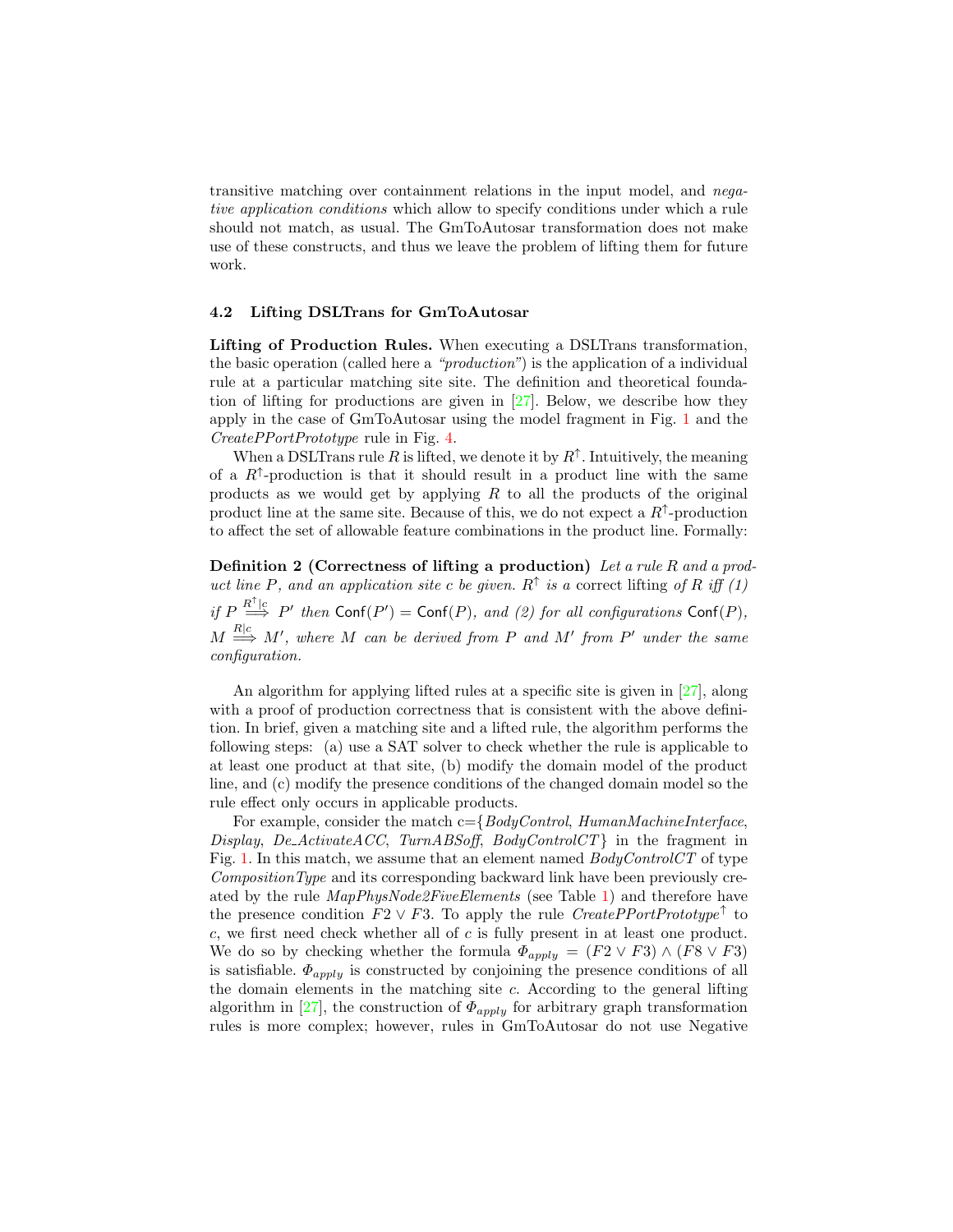Application Conditions and do not cause the deletion of any domain element. Therefore, the construction of  $\Phi_{apply}$  follows the pattern we described for all rules in  $GmToAutosar$ <sup> $\uparrow$ </sup>.

Because  $\Phi_{apply}$  is satisfiable, *CreatePPortPrototype*<sup> $\uparrow$ </sup> is applicable at *c*. Therefore, the rule creates a new element called *De ActivateACC* of type *PPortPrototype*, a link of type *port* connecting it to *BodyControlCT*, as well as the appropriate backward links. Finally, all created elements are assigned  $\Phi_{apply}$  as their presence condition. In other words, the added presence conditions ensure that the new elements will only be part of products for which the rule is applicable. By construction, this production satisfies the correctness condition in Def. 2. Thus, according to the proofs in [27], the lifting of productions preserves confluence and termination.

Lifting the Transformation. We define the notion of global correctness for  $GmToAutosar^{\uparrow}$  to mean that, given an input product line of GM models, it should produce a product line of AUTOSAR models that would be the same as if we had applied GmToAutosar to each GM model individually:

Definition 3 (Global Correctness of GmToAutosar") *The transformation*  $GmToAutosar^{\uparrow}$  *is* correct *iff for any input product line P, it produces a product line*  $P'$  *such that* (a)  $\text{Conf}(P) = \text{Conf}(P')$ , and (b) for all configurations  $\text{Conf}(P)$ *,*  $M' = GmToAutosar(M)$ *, where M* and *M'* can be derived from *P* and  $P'$ , respectively, under the same configuration.

In order to lift GmToAutosar, we use the DSLTrans engine to perform the identification of matching sites and scheduling of individual productions, and use the lifting algorithm in [27] to lift individual productions, as described above. Since each production is correct with respect to Def. 2, then, by transitivity, the lifted version GmToAutosar<sup> $\uparrow$ </sup> is globally correct. Also by transitivity, since the lifting of individual productions preserves confluence and termination, it is confluent and terminating, like GmToAutosar. Because of global correctness, and because it preserves confluence and termination,  $GmToAutosar^{\uparrow}$  also preserves the results of the verification of pre- and post-condition properties using the techniques in [21,22,30]. In other words, GmToAutosar<sup> $\uparrow$ </sup> satisfies the same set of pre- and post-condition properties as GmToAutosar.

Implementation. Adapting the DSLTrans engine for GmToAutosar<sup>1</sup> did not require changing the existing codebase. Instead, we had to write code to extend it in two ways: (a) Reading and writing presence conditions, expressed as Comma-Separated Values (CSV) and attached to EMF [16] models. (b) Interfacing with the API of the Z3 SMT solver [12], used for checking the satisfiability of  $\Phi_{apply}$ . These changes required an addition of less than 300 lines of code to an existing codebase of 9250 lines.

# 5 Applying the Lifted Transformation GmToAutosar $\uparrow$

The aim of this case study is to investigate the feasibility of applying industrialgrade transformations to product lines via lifting [27]. We thus lifted GmToAu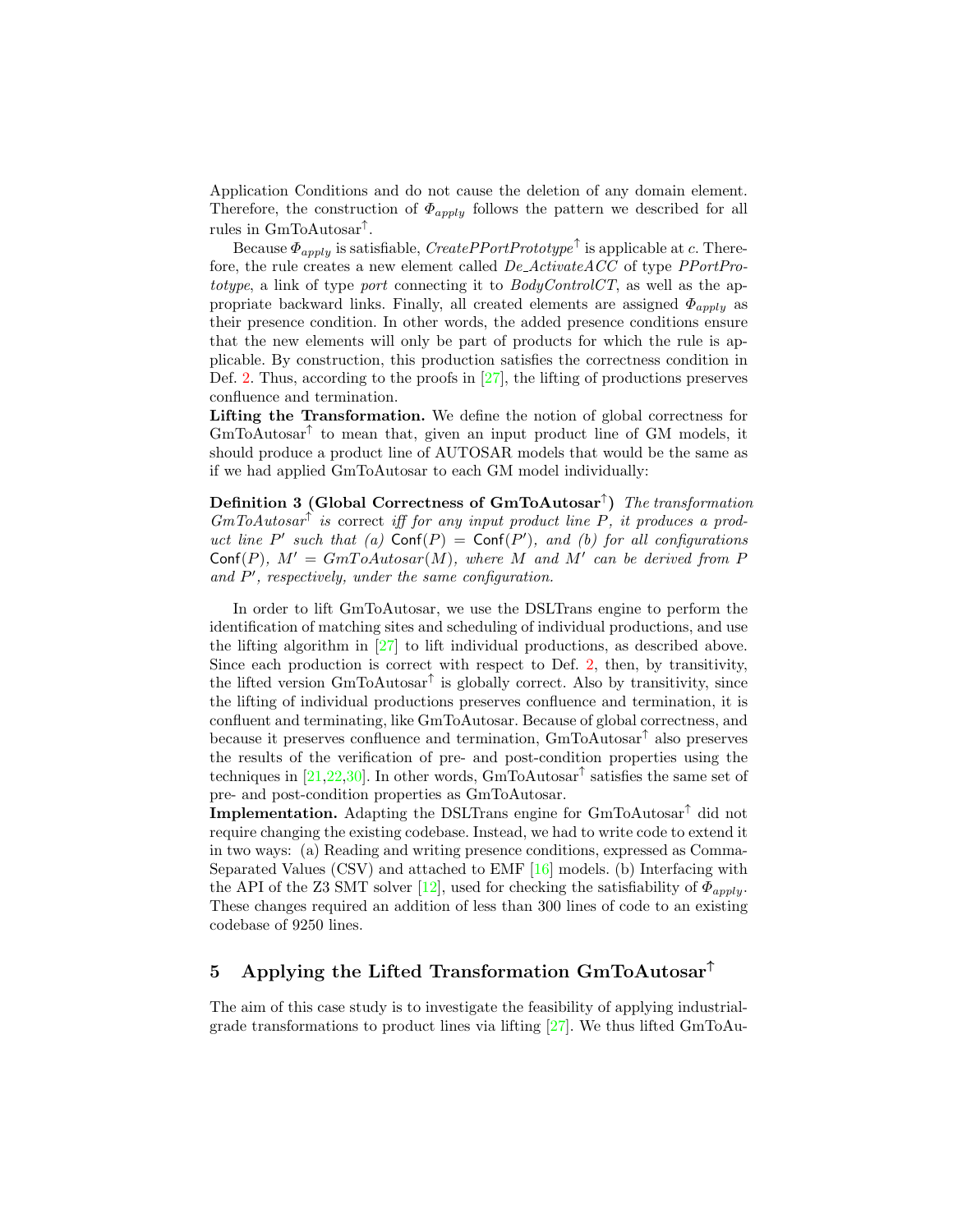tosar and applied it to various input product lines with the goal to answer the following research questions:

RQ1: Does  $GmToAutosar^{\uparrow}$  scale to industrial-sized SPLs? RQ2: How sensitive is it to the complexity of the product line?

To answer RQ1, we generated realistic product lines, based on input from our industrial partners. We then applied  $GmToAutosar^{\uparrow}$  to them and measured two variables: (a) total runtime, and (b) complexity of presence conditions of the output. We used the clause-to-variable ratio as a measure of the complexity of presence conditions because it is a well-known metric for evaluating the complexity of queries to SAT solvers. To answer RQ2, we varied the size of the generated product lines in terms of the size of the domain model and the number of features in the feature model.

Setup. Due to limitations of publication of sensitive industrial data, we opted to use a *realistic* rather than *real* product lines, constructed as follows:

1) Using publicly available examples [1], we created the exemplar product line described in Sec. 2. As described earlier, its domain model consists of 201 elements and its feature model has 6 features. 50% of domain model elements in the model had a single feature presence condition, whereas the presence conditions of the other 50% consisted of conjunctive clauses of 2-3 features. The overall product line was validated with input from our industrial partners.

2) We consulted our industrial partners regarding the characteristics of a typical product line. We were given the following parameters for a typical product line of DOORS requirements: (a) domain model size is 400 elements, (b) the number of feature variables is 25, (c) 1/8th of elements are variation points, (d) an average clause-to-variable ratio of the presence conditions is  $\frac{2}{25} = 0.08$ , i.e. an average presence condition consists of 2 clauses containing any of the 25 feature variables. 3) We used the exemplar model built in step 1 as a seed to create product lines of varying sizes for the model and the set of features, i.e., varying parameters (a) and (b) from step 2 while keeping parameters (c) and (d) constant. Therefore, models of increasing sizes were obtained by cloning the exemplar domain model to create models of 200, 400, 800, 1600 and 3200 elements. To obtain product lines with different numbers of feature variables, we cloned the feature model of the exemplar, creating feature models with 6, 12, 24, 48, and 96 features. The product line with 400 elements and 24 features corresponds to the parameters reported by our industrial partners in the previous step. Each variation point was assigned a randomly generated presence condition based on the presence conditions of the exemplar.

We executed the experiments on a computer with Intel Core i7-2600 3.40GHz  $\times$ 4 cores (8 logical) and 8GB RAM, running Ubuntu-64.

**Results.** Fig. 5(a) shows the observed runtimes of applying  $GmToAutosar^{\uparrow}$  to product lines with domain models of increasing size. One line is plotted for each feature set size. For comparison, we also include the runtime of applying GmToAutosar to models (not product lines) of different sizes. Fig.  $5(b)$  shows the clause-to-variable ratio of output product lines for inputs of varying size of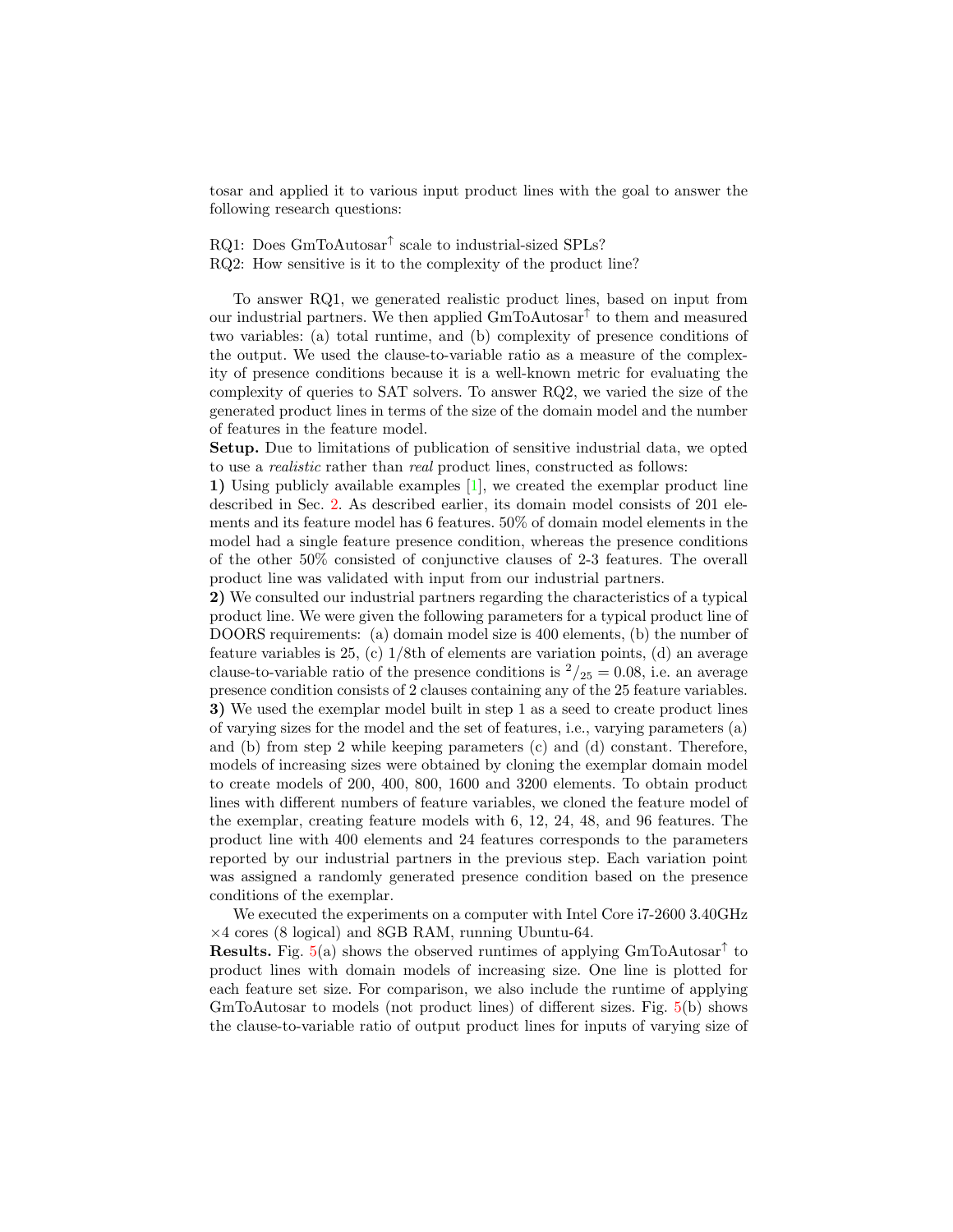

Fig. 5. (a) Observed increase in running time. (b) Observed increase in the size of presence conditions.

domain model. One line is plotted for each feature set size. For comparison, we also include the clause-to-variable ratio of the input product line.

With respect to  $RQ2$ , we note that runtime grows exponentially with the size of the domain model, while product lines with larger feature sets take longer to transform. The size of presence conditions also grows exponentially with increasing domain model sizes, and is two to three orders of magnitude larger than the input. Applying  $GmToAutosar^{\uparrow}$  to product lines with smaller size of the feature set results in a larger increase to the clause-to-variable ratio. With regard to the sensitivity of  $GmToAutosar^{\uparrow}$  to size of the domain model, we observe that runtime follows the expected pattern of exponential increase. Since the non-lifted version also grows exponentially, we conclude that this exponential increase is not solely due to the use of a SAT solver but also due to the inherent complexity of graph-rewriting-based model transformations. With regard to the sensitivity of  $GmToAutosar^{\uparrow}$  to the size of presence conditions, we again observe an expected pattern of exponential increase. However, the increase is orders of magnitude large which is explained by the fact that our current implementation of GmToAutosar" does not perform any propositional simplification.

With respect to RQ1, we observe that for sizes of domain model and feature set that correspond to the description of real GM product lines, the observed runtime of  $GmToAutosar^{\uparrow}$  is 3.59 seconds, compared to 3.25 for  $GmToAutosar$ . These differences in runtime indicate that  $GmToAutosar^{\uparrow}$  scales well in terms of runtime. On the other hand we observe that the clause-to-variable ratio increased from 0.08 to 293.53, meaning that the output presence conditions contained a very large number of clauses. This points to the need to further optimize the DSLTrans engine, taking care to strike a balance between runtime and propositional simplification. Additionally, we note that the observed clause-to-variable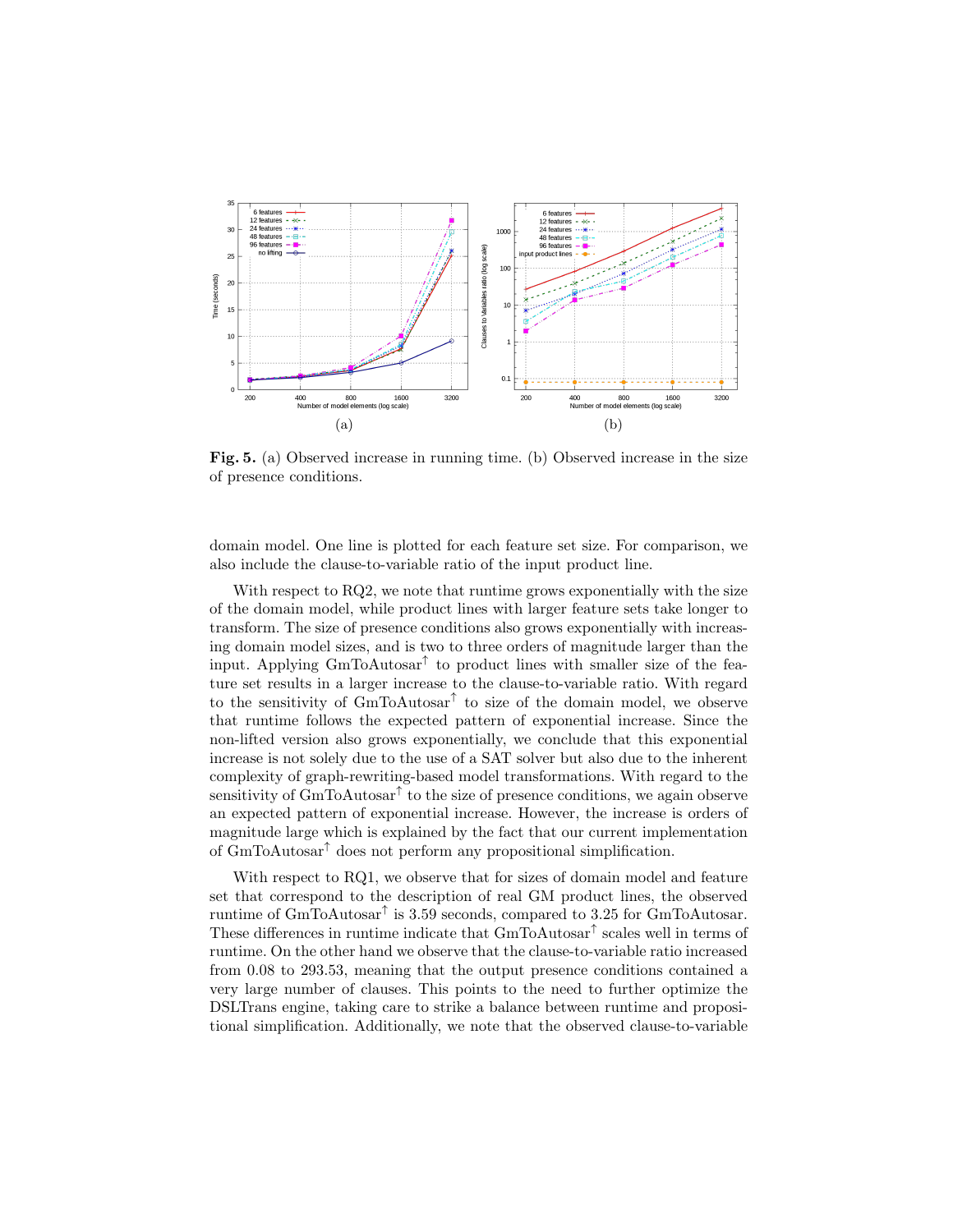ratio is not close to 4.26, which is considered to be the hardest for automated SAT solving [24].

Threats to Validity. There are two main threats to validity: First, the seed model was constructed using non-GM data, but rather publicly available automotive examples. Second, product lines of different sizes of domain model and feature set were artificially constructed by cloning the seed model. Both these issues stem from the fact that we could not access to real product lines due to limitations to publication of sensitive industrial data. To mitigate the first concern, we asked industrial partners to validate that our exemplar is realistic in terms of structure and size. To mitigate the second concern, we ensured that our cloning process resulted in product lines that had characteristics that were consistent with the parameters given by our industrial partners (number of variation points, average clause-to-variable ratio, shape of the presence conditions).

# 6 Lessons Learned and Discussion

The goal of this case study was to study the tractability of transformation lifting for industrial-grade transformations. In this section, we reflect on the experience of lifting GmToAutosar and describe the lessons learned from it.

We note that applying GmToAutosar to product lines fulfils a real industrial need to migrate legacy product lines to a new format. This validates the basic premise of our theory that lifting transformations for product lines is an industrially relevant endeavour. The observed results in Sec. 5 indicate that using  $GmToAutosar^{\uparrow}$  is tractable for industrial-sized product lines, even if some additional optimization is required. It thus adds more evidence to the evaluation results obtained using experimentation with random inputs in [27]. This strengthens the claim that transformation lifting scales to real-world models.

A claimed benefit of transformation lifting is that transformations do not need to be rewritten specifically for product lines. Instead, what is required is the lifting of the transformation engine. This case study did not contradict this claim: we were able to migrate legacy GM product lines to AUTOSAR without having to rewrite the GmToAutosar transformation for product lines. Instead, we lifted the DSLTrans engine.

In [27], lifting was implemented using the Henshin graph transformation engine [5]. Specifically, we implemented lifting for graph transformations while *using* some capabilities of Henshin (e.g., matching) as a black box. However, lifting GmToAutosar required *adapting* part of the underlying transformation engine (DSLTrans) itself. The reason why this was possible was because the DSLTrans language is (a) based on graph-rewriting and (b) uses graph rewriting productions as atomic operations. It is thus possible to lift the entire engine by lifting just these atomic operations while leaving the rest of the matching and scheduling untouched. On the other hand, since GmToAutosar does not make use of certain more advanced language constructs in DSLTrans (e.g., indirect links), we were only required to make very targeted interventions to the DSLTrans engine. Lifting DSLTrans for arbitrary transformations will require more extensive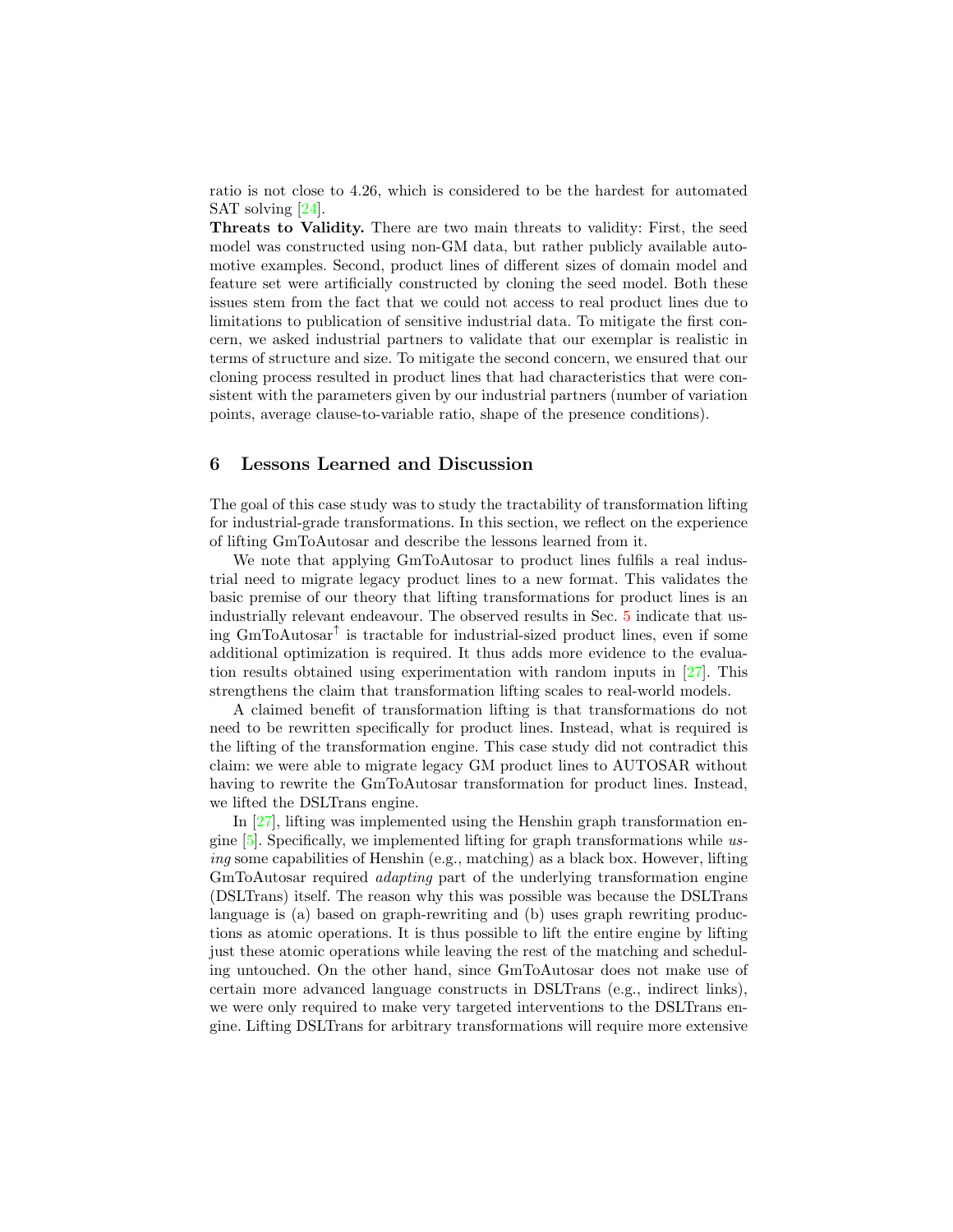changes. For some language features, most notably, existential matching, this also requires rethinking parts of the lifting algorithm from [27].

# 7 Related Work

There is extensive work on adapting software engineering techniques to product lines in order to avoid having to explicitly manipulate individual products [32]. Lifting has been applied to model checking  $[8]$ , type checking  $[19]$ , testing  $[20]$ , etc. Our work fits in this category, focusing on lifting transformations.

The combination of product lines and model transformations has been extensively studied from the perspective of using transformations for configuring and refining product lines [10,15,17,11], and merging products and feature models [3,9,26], A theory of product line refinement along with a classification of commonly used refinement approaches is presented in [7]. Transformation lifting differs from these works because it is about adapting existing product-level transformations to the level of entire product lines, as opposed to creating transformations specifically for product lines.

Variant-preserving refactoring, aimed to improve the structure of source code, is presented in  $[28]$ , for feature-oriented product lines  $[4]$ . This is accomplished by extending conventional refactoring with feature-oriented programming. Our lifting approach focuses on *annotative, model-based* product lines instead, and is not limited to structural improvement.

Approaches to product line evolution  $[23,29]$  focus on scenarios such as merging and splitting product lines, and changing the feature set or the domain model. The aim is usually to create templates for manually evolving the product line in a safe way. Our approach is to automatically evolve product lines by lifting product-level translation transformations, such as GmToAutosar. Safety is thus ensured by reasoning about the properties of the transformation at the product level [21,22,30].

### 8 Conclusion and Future Work

In this paper, we presented an empirical case study where we lifted GmToAutosar, a transformation that migrates GM legacy models to AUTOSAR, so that it can be used to transform product lines as opposed to individual products. Lifting required us to adapt the execution engine of DSLTrans, the model transformation language in which GmToAutosar is written. We experimented with the lifted transformation  $GmToAutosar^{\uparrow}$ , using realistic product lines of various sizes to study the effect of lifting to the execution time and the complexity of the resulting product line. The observations confirm our theory that lifted model transformations can be applied to industrial-grade product lines. However, more optimization is required in order to strike a balance between keeping the runtime low and avoiding the growth of the size of presence conditions. Our experience with lifting GmToAutosar indicates that lifting is feasible for transformation languages like DSLTrans, where individual productions can be lifted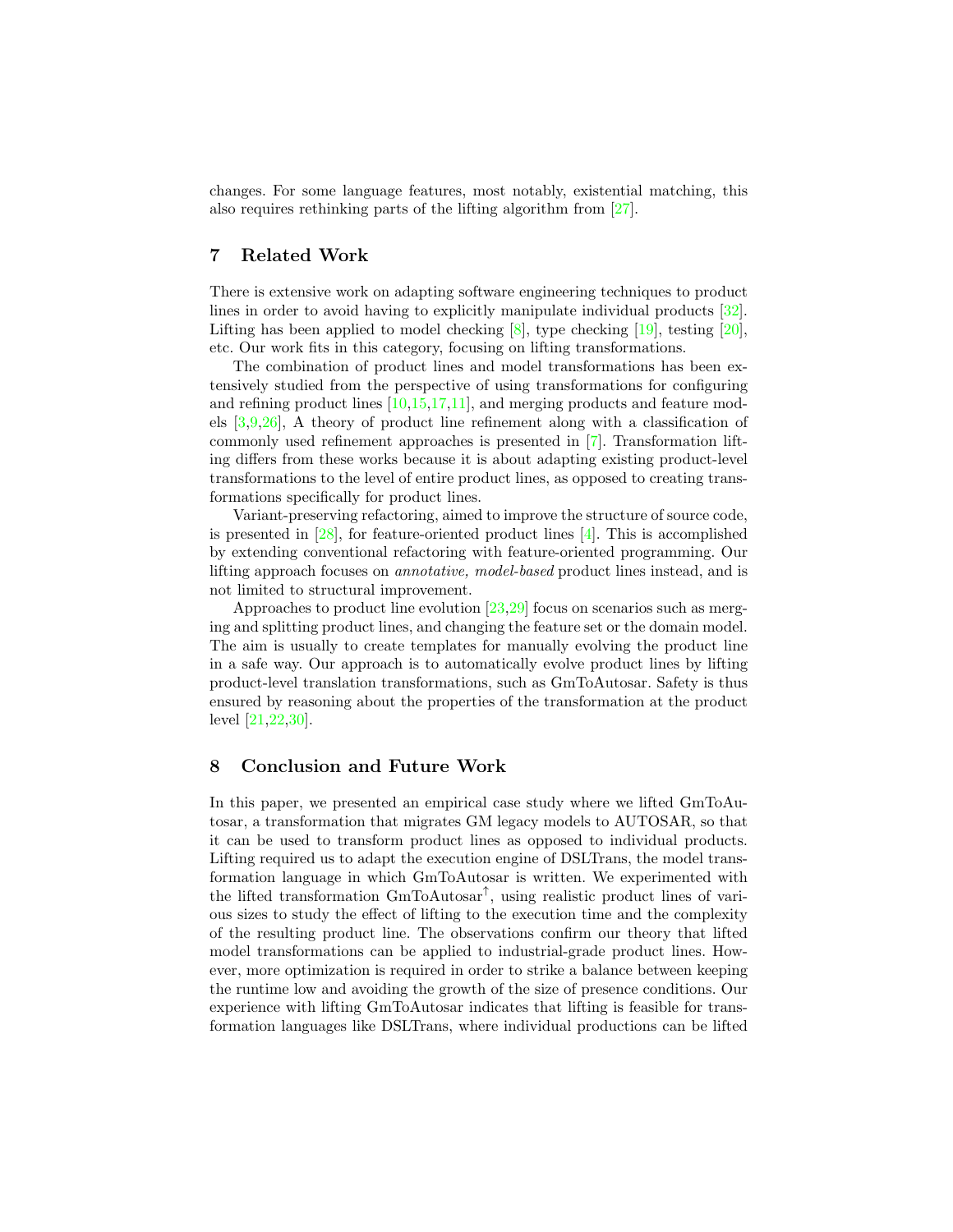while reusing the engine for matching and scheduling. However, lifting the full range of language features (not used in GmToAutosar) requires rethinking our lifting method. In the future, we intend to lift the entire DSLTrans engine, to take into account its full range of advanced language features such as existential matching and transitive link matching. We also intend to leverage the experience of lifting an entire model transformation language to apply our approach to more complex and powerful transformation languages.

# References

- 1. Automotive Simulink Examples, http://www.mathworks.com/help/simulink/ examples.html#d0e477.
- 2. AUTOSAR Consortium. AUTOSAR System Template, http://{AUTOSAR}. org/index.php?p=3&up=1&uup=3&uuup=3&uuuup=0&uuuuup=0/{AUTOSAR}\_{TPS}\_ {S}ystem{T}emplate.pdf, 2007.
- 3. M. Acher, Ph. Collet, Ph. Lahire, and R. France. Comparing Approaches to Implement Feature Model Composition. In *Proc. of ECMFA'10*, pages 3–19, 2010.
- 4. S. Apel and C. Kästner. An Overview of Feature-Oriented Software Development. *J. of Object Technology*, 8(5):49–84, 2009.
- 5. T. Arendt, E. Biermann, S. Jurack, C. Krause, and G Taentzer. "Henshin: advanced concepts and tools for in-place EMF model transformations". In *Proc. of MODELS'10*, pages 121–135, 2010.
- 6. B. Barroca, L. Lúcio, V. Amaral, R. Félix, and V. Sousa. DSLTrans: A Turing Incomplete Transformation Language. In *Proc. of SLE'10*, pages 296–305. Springer, 2010.
- 7. P. Borba, L. Teixeira, and R. Gheyi. A Theory of Software Product Line Refinement. *J. of Theoretical CS*, 455:2–30, 2012.
- 8. A. Classen, P. Heymans, P.Y. Schobbens, A. Legay, and J.F. Raskin. Model Checking Lots of Systems: Efficient Verification of Temporal Properties in Software Product Lines. In *Proc. of ICSE'10*, pages 335–344, 2010.
- 9. A. Classen, P. Heymans, T. T. Tun, and B. Nuseibeh. Towards Safer Composition. In *Proc. of ICSE'2009, Companion Volume*, pages 227–230, 2009.
- 10. K. Czarnecki and M. Antkiewicz. Mapping Features to Models: A Template Approach Based on Superimposed Variants. In *Proc. of GPCE'05*, pages 422–437, 2005.
- 11. K. Czarnecki, S. Helsen, and U. Eisenecher. Staged Configuration Using Feature Models. In *Proc. of SPLC'04*, pages 266–283, 2004.
- 12. Leonardo De Moura and Nikolaj Bjørner. Z3: An Efficient SMT Solver. In *Proc. of TACAS'08*, LNCS, pages 337–340, 2008.
- 13. M. Famelis, R. Salay, and M. Chechik. Partial Models: Towards Modeling and Reasoning with Uncertainty. In *Proc. of ICSE'12*, pages 573–583, 2012.
- 14. R. Flores, Ch. Krueger, and P. Clements. Second-Generation Product Line Engineering: A Case Study at General Motors. In R. Capilla, J. Bosch, and K.C. Kang, editors, *Systems and Software Variability Management*, pages 223–250. Springer, 2013.
- 15. Kelly Garcés, Carlos Parra, Hugo Arboleda, Andrés Yie, and Rubby Casallas. Variability Management in a Model-Driven Software Product Line. *Revista Avances en Sistemas e Inform´atica*, 4(2):3–12, 2007.
- 16. R. Gronback. *Eclipse Modeling Project*. Addison Wesley, 2009.